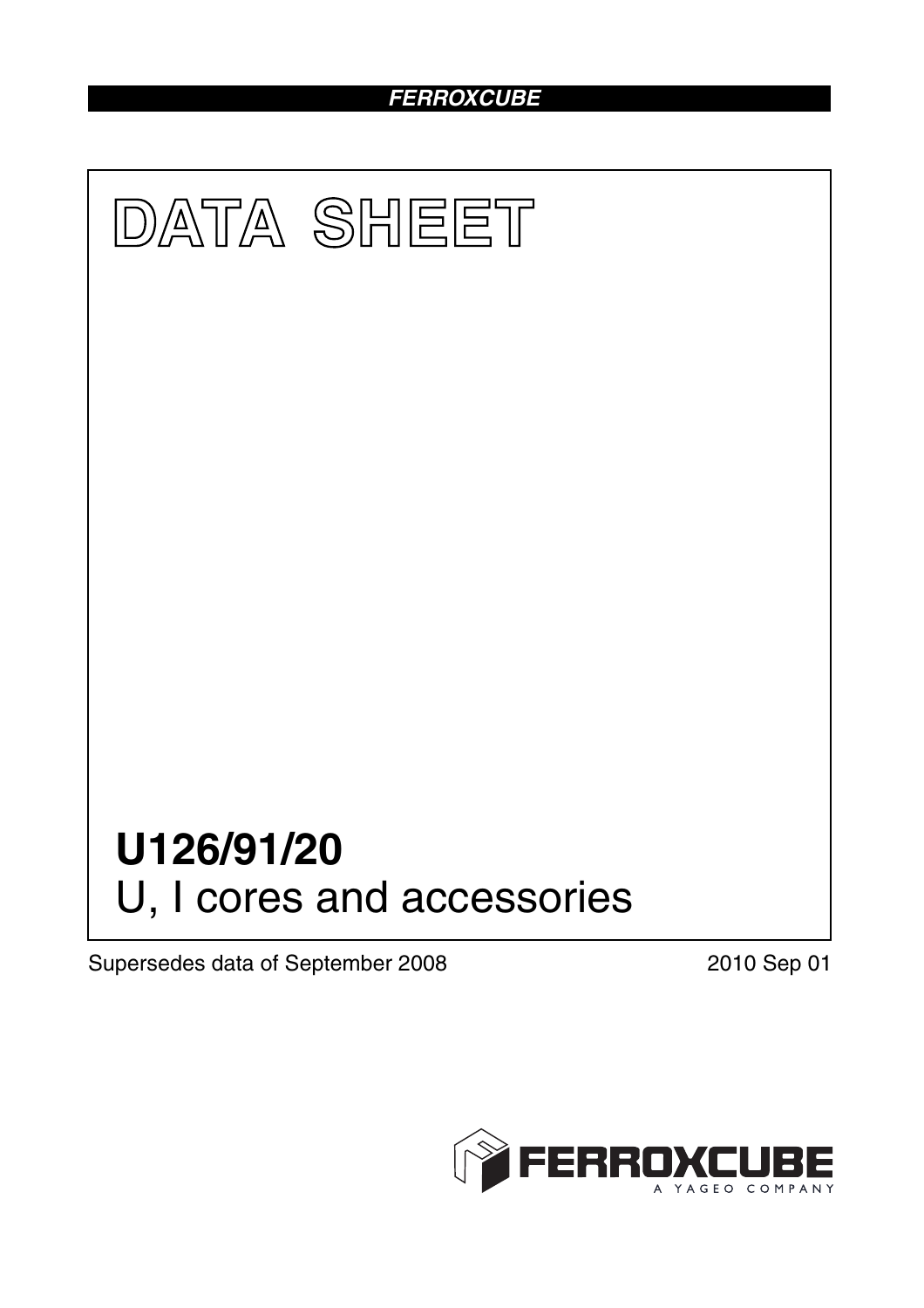# U, I cores and accessories U126/91/20

#### **U CORES**

### **Effective core parameters**

| <b>SYMBOL</b>           | <b>PARAMETER</b>  | <b>VALUE</b>  | <b>UNIT</b>     |
|-------------------------|-------------------|---------------|-----------------|
| $\Sigma(I/A)$           | core factor (C1)  | 0.857         | $mm-1$          |
| $V_{e}$                 | effective volume  | 268800        | mm <sup>3</sup> |
| $\mathsf{I}_\mathsf{e}$ | effective length  | 480           | mm              |
| $A_{\rm e}$             | effective area    | 560           | mm <sup>2</sup> |
| $A_{min}$               | minimum area      | 560           | mm <sup>2</sup> |
| m                       | mass of core half | $\approx 680$ | g               |



#### **Core halves**

AL measured on a combination of 2 U cores.

| <b>GRADE</b> | <b>AL</b><br>(nH) | μe             | <b>TYPE NUMBER</b> |
|--------------|-------------------|----------------|--------------------|
| 3C90         | $3300 \pm 25 \%$  | $\approx 2050$ | U126/91/20-3C90    |
| 3C94         | $3300 \pm 25 \%$  | $\approx 2050$ | U126/91/20-3C94    |

#### **Properties of core sets under power conditions**

|              | B (mT) at                                       |                                                | CORE LOSS (W) at                                |
|--------------|-------------------------------------------------|------------------------------------------------|-------------------------------------------------|
| <b>GRADE</b> | $H = 250$ A/m;<br>$f = 25$ kHz;<br>$T = 100 °C$ | $f = 25$ kHz;<br>$B = 200$ mT;<br>$T = 100 °C$ | $f = 100$ kHz;<br>$B = 100$ mT;<br>$T = 100 °C$ |
| 3C90         | $\geq$ 320                                      | $\leq 35$                                      | $\leq 40$                                       |
| 3C94         | $\geq 320$                                      | —                                              | $\leq$ 32                                       |